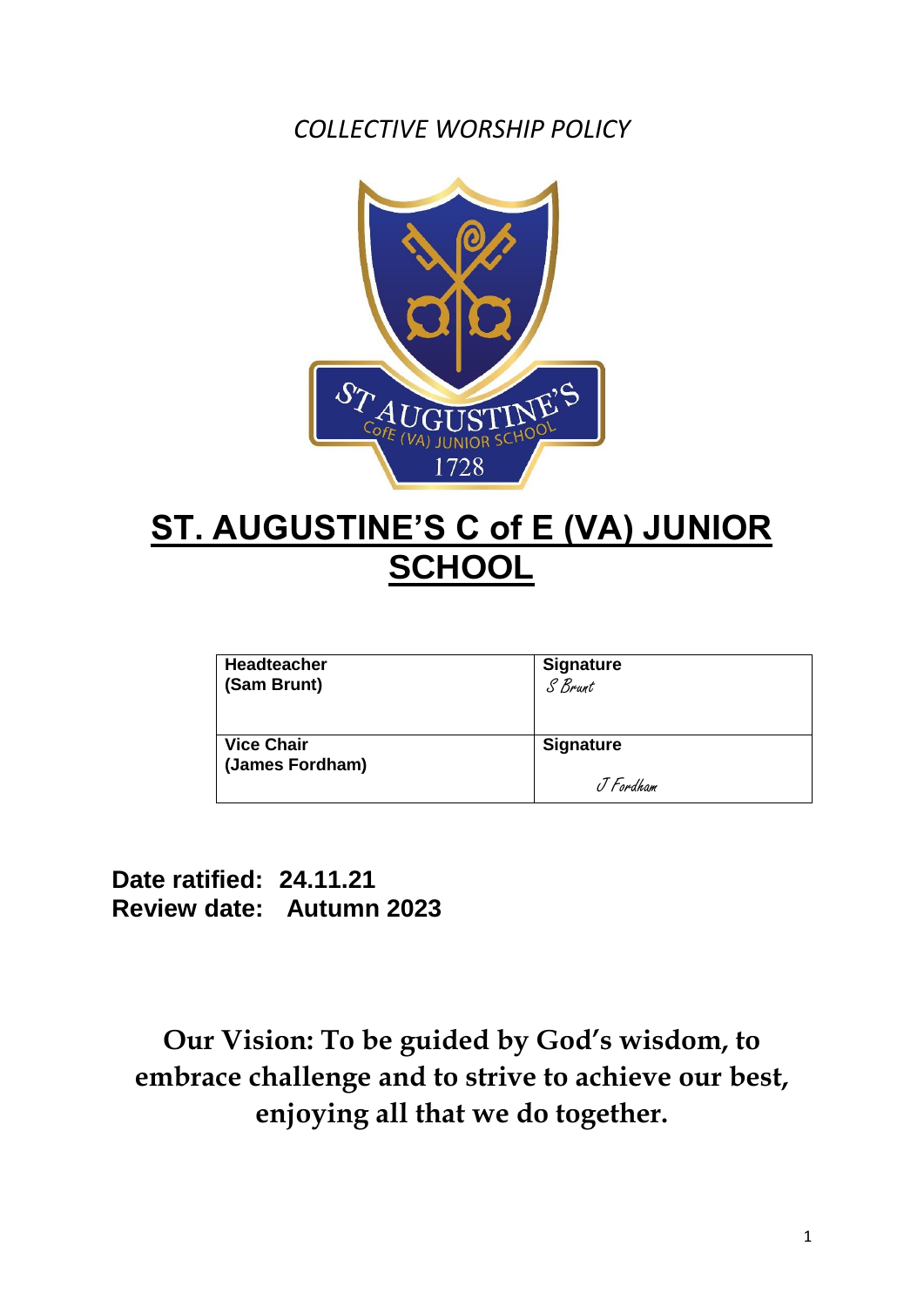# **Vision and Values**

### **Our Vision: To be guided by God's wisdom, to embrace challenge and to strive to achieve our best, enjoying all that we do together.**

Our Christian Values lie at the heart of our school. One Christian Value is focused on across the school each half term.

Our specific Christian Values are:

- Love
- Community
- Thankfulness
- Compassion
- Forgiveness
- Hope

These Values are embodied in the New Testament that Jesus gave us:

*"…. Love one another. As I have loved you, so you must love one another, then everyone will know that you are my disciples."*

 *John 13:34-35*

### **Religious Education, Assembly and Collective Worship**

We feel it is important that the relationship between RE, Assembly and Collective Worship is understood by teachers, pupil and parents.

They are each distinctive activities which all contribute to a broad and balanced curriculum, they should endorse one another, and are all intentional learning activities within the curriculum and therefore important in the planning process. When planning these activities, teachers take a range of learning styles into account to create opportunities that are accessible by all children.

**Religious Education** is about enabling pupils to be religiously literate and able to hold balanced and informed conversations about religion and belief. RE develops pupils' knowledge and understanding of Christianity as well as other principal religions and world views. Themes that are introduced in an act of worship may be further developed in RE lessons or in other areas of the curriculum.

**School Assembly** is often a time for notices, celebrations of pupils work or when visitors come to school to give a talk or make a presentation. The atmosphere and structure are different. A Collective Worship may begin with an Assembly but the transition from Assembly to Collective Worship must be made obvious. An assembly does not have to include an act of worship nor does an act of worship have to take place in an assembly.

**Collective Worship** can take place within an assembly and can be seen as one element or dimension. But an act of worship is far more than just a coming together of the school; it should fulfil the definition of worship as described in this policy.

### **What does Collective Worship mean to us?**

At St Augustine's, we believe that Collective Worship is a highly valued part of the school day in which the whole school community comes together in a 'time to breathe'. Just as breathing is vitally important to life itself, we believe Collective Worship is as important to us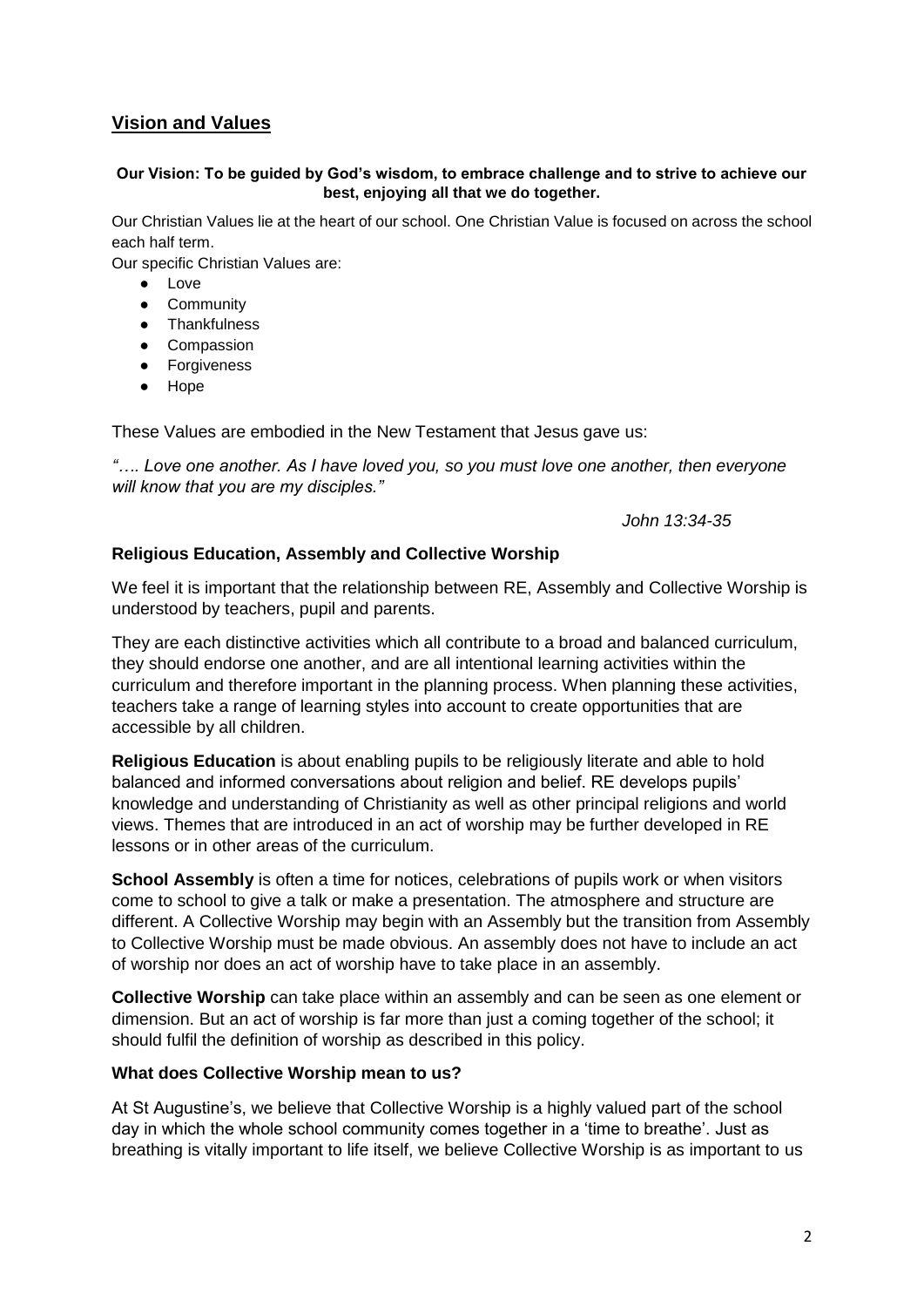as it gives all of us opportunities to offer and interact with worship to God in a diverse and age-appropriate way.

Our Collective Worship aims to *inclusive, invitational and inspiring to all.*

Collective Worship at our school:

- Offers **all** pupils and adults the opportunity to foster respect and deepen spiritual awareness without compulsion.
- Share the teachings and 'Big Ideas' of the Christian faith.
- Enables adults and children to worship together to promote community cohesion.
- Enables the school community to explore and celebrate difference and diversity within the Christian faith, the local community and the wider world.
- Allows children and adults to learn about and reflect upon the teachings of Jesus Christ using Biblical texts.
- Enables pupils and adults to appreciate the relevance of faith in today's society.
- Helps children to discover and understand their place in the world as 'agents of change'.
- Contributes to the spiritual, moral, social and cultural development of every child and adult.
- Helps to develop an understanding of the Christian belief in the Holy Trinity.
- Encourages children to learn about and celebrate special times in the Christian Liturgical calendar.
- Helps the school community to appreciate that Christians worship in diverse ways, for example using music, story, prayer, silence and reflection.
- Enables pupils to take ownership of the planning, leading and evaluating of Collective Worship.
- Allows children the opportunity to have a personal two-way conversation with God through prayer.
- Enables children and adults to learn about and understand the importance of Christian Values and attitudes.
- Embraces times of stillness and reflection as well as times of vocal celebration and elation.
- Allows children and adults to respond to local, national and life events with respect, awe and wonder and an appreciation of the importance of such events to them and the school community.
- Fosters and enables a concern for the needs of others, a recognition of the vulnerability of self and of others.
- Reflects our Christian vision, values and ethos.
- Is grounded in distinctively Christian teaching.
- Is well organised, resourced, planned and delivered.

### **The contribution of Collective Worship to the Spiritual, Moral, Social and Cultural Development of every child**

We use acts of Collective Worship, Religious Education, our Christian Values, our focus on Cultural Capital, inspiration learning opportunities, Reflection and our School Vision to enhance our SMSC development.

**Spiritual Development** relates to that aspect of inner life through which pupils acquire insights into their personal existence which are of enduring worth.

**Moral Development** refers to pupils' knowledge, understanding, intentions, attitudes and behaviour in relation to what is right or wrong.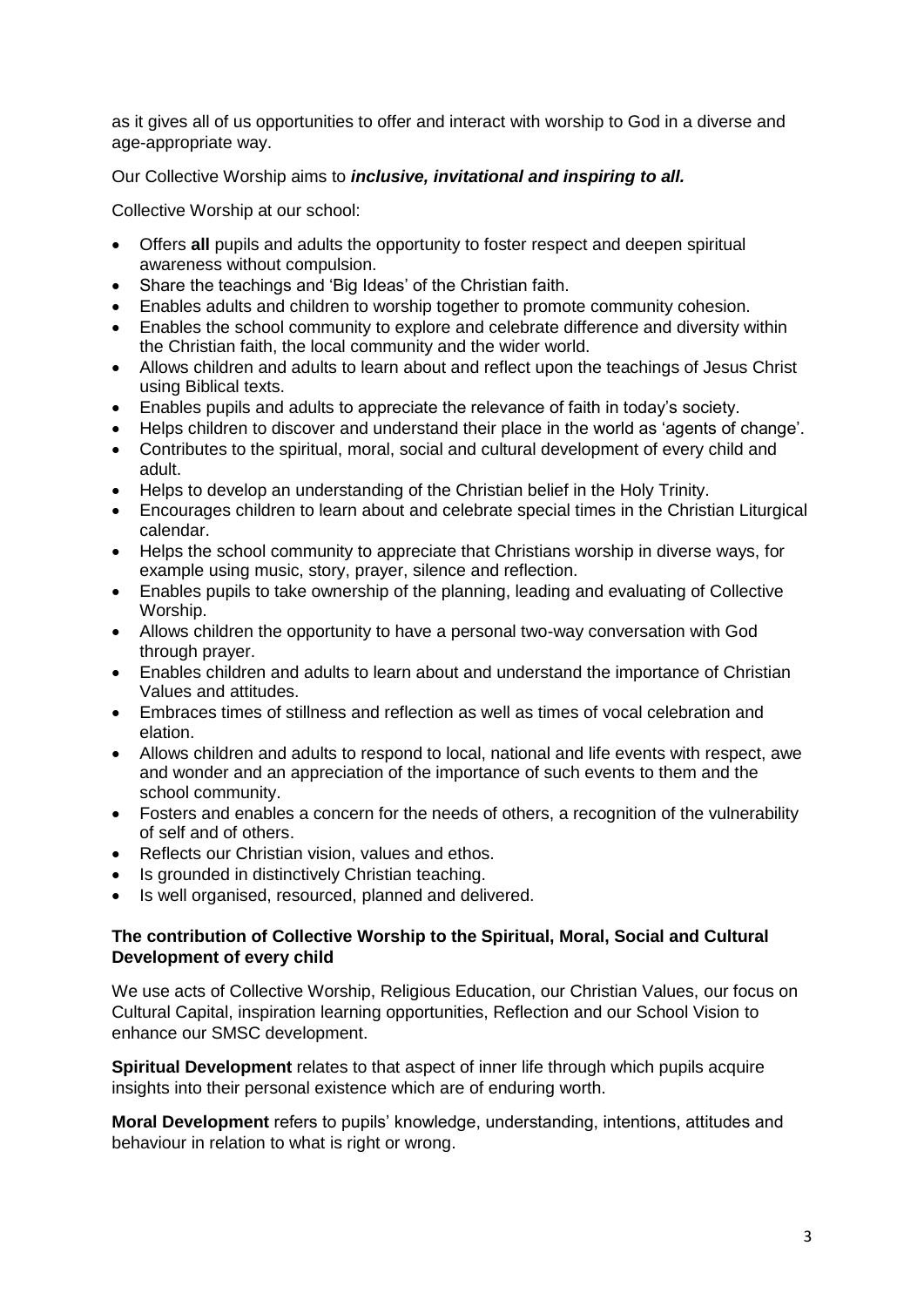**Social Development** refers to pupils' progressive acquisition of the competences and qualities needed to play a full part in society. It is concerned with the skills and personal qualities for individuals to live and function effectively in society.

**Cultural Development** refers to pupils' increasing understanding and command of those beliefs, values, customs, knowledge and skills which, taken together, form the basis of identity and cohesion in societies and groups.

We believe that our ethos and programme of learning contributes to this development.

Through our acts of Collective Worship we feel a significant contribution can be made to the development of these areas for all our children for the reasons stated earlier in this document. Reasons such as, that worship provides opportunities for the children to:

- gain a sense of self-knowledge, vision or inspiration; a sense of awe and wonder
- appreciate the values and attitudes upheld by the community
- be encouraged to keep/maintain/develop a quest for truth and meaning
- observe and encounter varieties of expressions of belief and commitment

### **What does Collective Worship look like at our school?**

- The Collective Worship leader, which could be the Collective Worship Council (CWC), creates a welcoming and inviting atmosphere by playing worship, appropriately themed or quiet reflective music as the children enter the worship space.
- A member of staff or a member of the CWC make a record of each Collective Worship on Padlet.
- The leader verbally welcomes the children and adults to Collective Worship.
- A candle on the 'altar table' is lit and the children and adults are invited to welcome Jesus into the Collective Worship with special words of welcome
- The 'altar table' is covered with a cloth which is the correct colour for the Church liturgical calendar.
- The leader speaks to the school community using a variety of genre including storytelling, roleplay, Powerpoint presentations, drama, use of props, music. A variety of themes is used in our worship. It is expected that those leading worship will relate their worship to one of these themes. This will mean that pupils will have had the opportunity to reflect on the theme from a variety of viewpoints. This pattern is flexible and on occasions it is recognised that worship leaders may feel that they need to respond to local or national events. We aim to provide a variety of experiences for our children.
- The Collective Worship includes a piece of scripture which forms the basis of that week's learning
- The leader tells the children which book and verse the Bible verse is from.
- The children's responses during the spoken message and to the Reflection are recorded on Padlet.
- The leader encourages the children to reflect about the spoken word or Bible verse used. Reflection questions are used to prompt the children to think about the key thoughts or message of the Collective Worship.
- The leader gives the children and adults the opportunity to pray by inviting them to 'prepare for prayer'. The children are encouraged to sit comfortably but respectfully whilst praying. They are not told to 'Put your hands together and close your eyes.'
- The leader then says 'If you want to make it your prayer, say Amen with me at the end.' An appropriate prayer is said.
- A variety of prayers are used: the Lord's Prayer, an extempore prayer, a teaspoon prayer or a planned prayer linked specifically to the spoken word.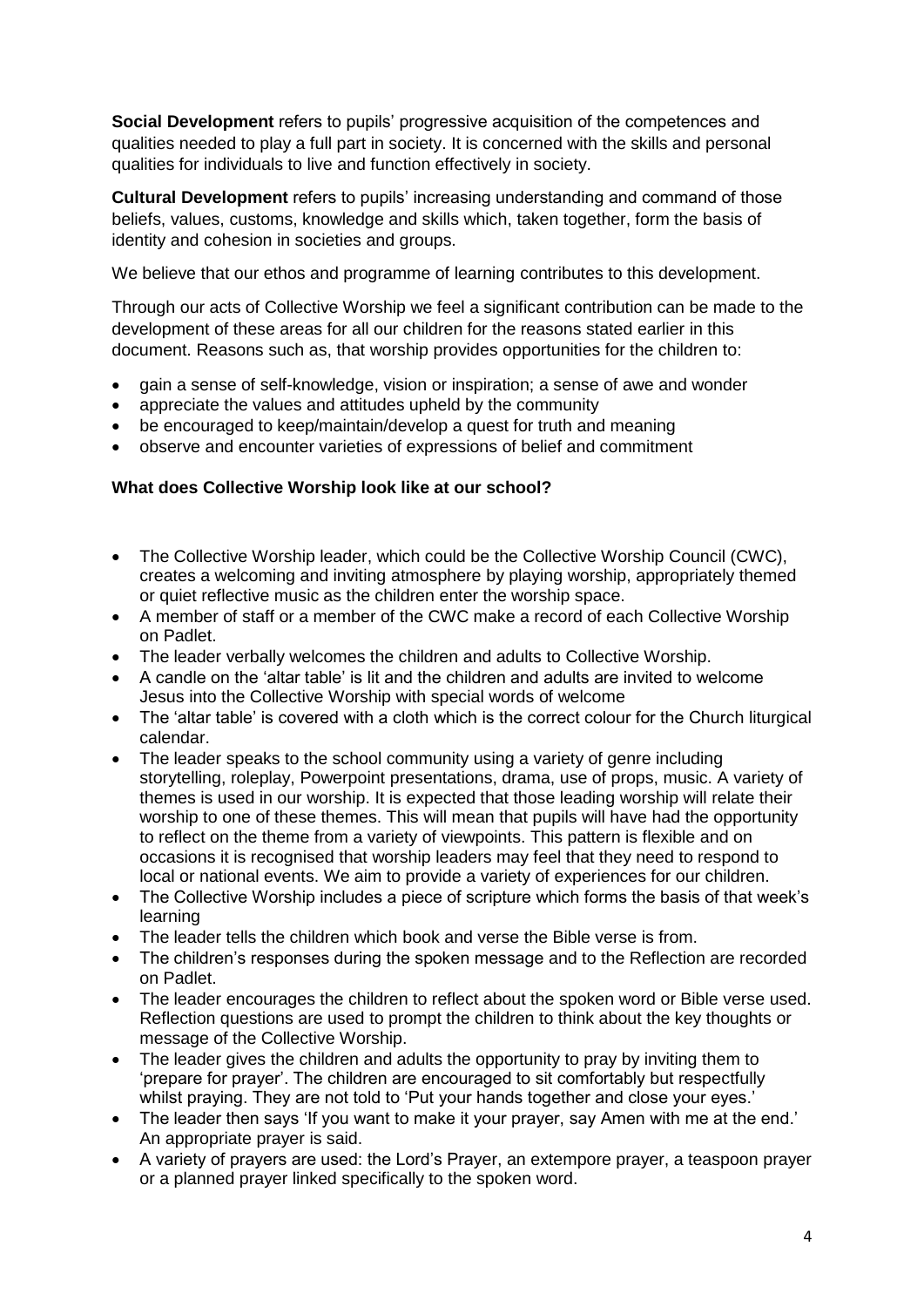- Choral worship takes place during every Collective Worship.
- The candle is extinguished by the Leader at the end of Collective Worship.
- The leader sends the children out with a thought or question to enable them to continue their thinking as they walk back to their classrooms.
- Music is played to encourage the children to leave the space in a quiet reflective way.
- Back in the classroom the class teacher leads a discussion about the Collective Worship and notes any responses to the reflection question given.

We welcome visitors to participate in organising acts of worship. From time to time, we welcome speakers from other denominations, charities and organisations.

Multi faith festivals are acknowledged throughout the year within Assembly and Collective Worship time if comparisons between these festivals and Christianity are made.

# **Aims and Principles**

The Aims of Collective Worship:

- To help children discover their place in the world.
- To provide an opportunity for the children to reflect upon God and to give Him honour.
- To highlight and nurture the spiritual dimension through experiencing worship.
- To provide children with a vocabulary of worship and an experience of a wide variety of worship forms, including symbols and imagery.
- To provide an opportunity to celebrate Christian festivals.
- To heighten awareness of the ultimate questions / realities of life and to provide the opportunity to reflect upon these.
- To support the search for meaning.
- To enable children to appreciate their worth and value to God, and to the community, and to respect the integrity of each individual as a child of God.
- To enable pupils to make effective use of silence in opportunities for reflection, contemplation, meditation and prayer.
- To celebrate gifts, talents and achievements.
- To establish, explore, and reinforce the common Christian values of the school community such as love, peace, kindness, compassion.
- To foster a feeling of community and belonging in the school through a sharing of experiences and feelings.
- To develop personal relationships and to encourage social development.
- To provide an opportunity to empathise with the needs of others.
- To provide an opportunity for children to become acquainted with people from the local and wider community, particularly the local church.
- To encourage respect and care for God's creation by a positive attitude to both local and global environmental issues.
- To foster feelings such as awe, wonder, thankfulness, mystery and joy.
- To give memorable and enjoyable experiences.
- To provide an opportunity to bring personal needs and those of others before God in prayer.
- To share with participants some of the central teachings of the Christian faith at an appropriate level and thereby give them the encouragement to explore their own beliefs and understanding of God within a Christian framework.

The Diocese of Ely recommends that **Church Schools** use a four part model of worship in their collective worship, with liturgical greetings and the format **"Gathering, Engaging, Responding, Sending" (GERS**) which is the outline format for any Church of England Service of the Word.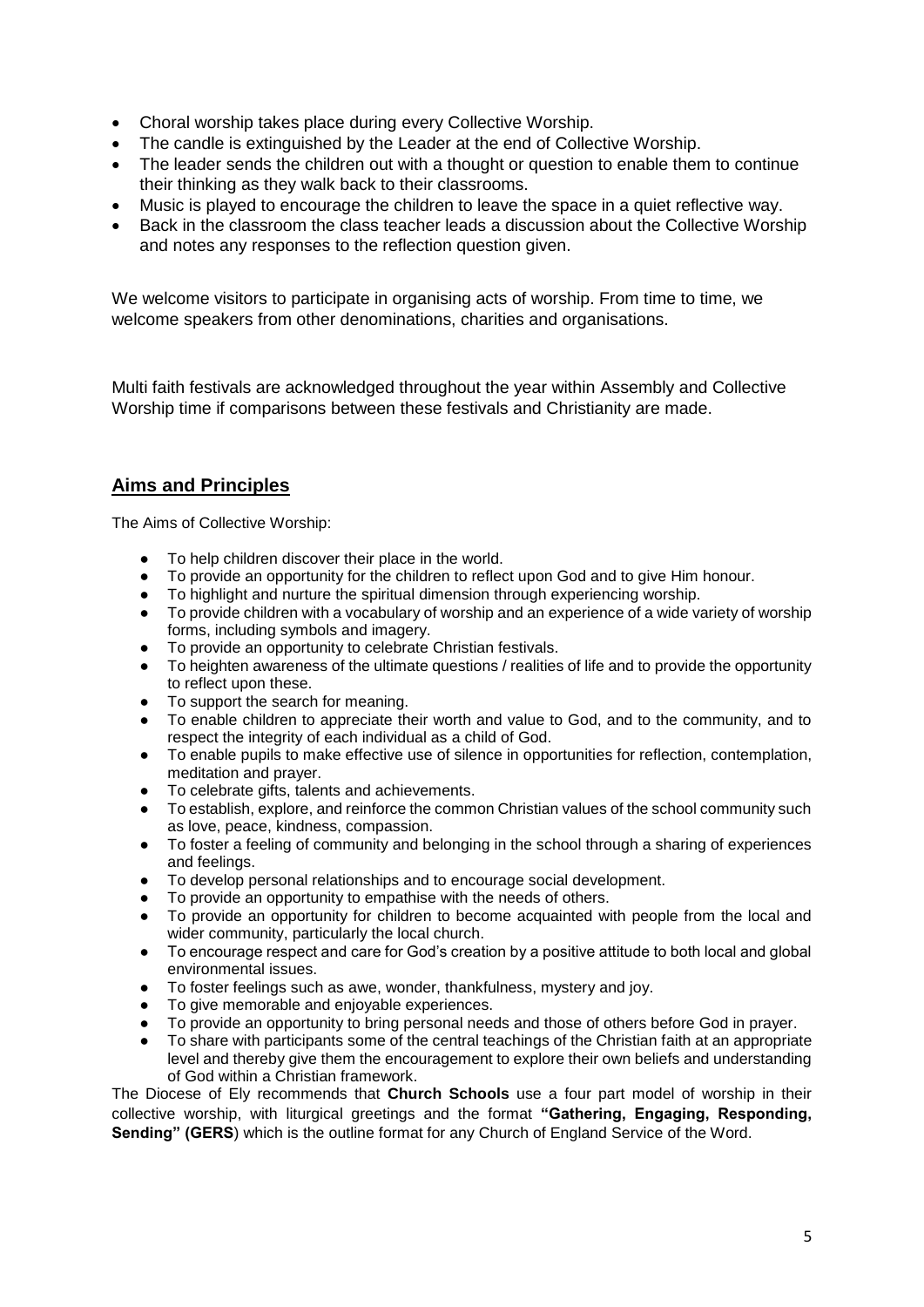# **Leadership and Authorisation**

The Headteacher is responsible for ensuring that a daily act of Christian Worship takes place in school. The weekly themes of Collective Worship are organised by our RE lead and collective worship is regularly led by members of SLT and RE lead on a rotation basis. Our incumbent leads collective worship at least once each half term.

Every class is responsible for leading two acts of Worship throughout the year, one in school and one in St Augustine's church.

Worship is led by our "Praise Pals" approximately twice a term.

We are always keen to welcome leaders from local churches into school to lead collective worship.

# **Reflection**

Children are encouraged to use the reflection area outside Elgar room to reflect on themes and issues raised during daily Collective Worship as well as have time to step away from the busyness of the school day in order to undertake some contemplative, quietening activities. The area is also designed as a resource to support the mental health and wellbeing of all children.

All pupils have the opportunity to personally and collectively reflect on the themes and issues raised within daily Collective Worship by contributing to the whole school Padlet back in their classrooms each day.

### **Collective Worship Councillors**

At least one pupil representative from each child is chosen each year to be an advocate for Collective Worship and set an example to their peers as a Collective Worship Councillor. Their typical roles and responsibilities include: lighting the candle at the beginning of worship, being a willing participant during daily worship, attending regular Collective Worship Councillor meetings to discuss new ideas and review the ongoing impact of Collective Worship across the school, regularly monitoring Collective Worship provision and the impact it is having on their peers.

# **Withdrawal**

Parents have been able to withdraw their children from collective worship since the 1944 Education Act and no recent legislation has affected this right. It is most recently confirmed in Section 71 of the School Standards and Framework Act 1998. The government guidance document which remains current in the case of collective worship is Circular 1/94: Religious Education and Collective Worship. The law states that in on occasions, the parent (or the student themselves if over 18) may make a request for their child to be withdrawn from collective worship. The right of withdrawal from collective worship would normally be exercised through the physical withdrawal of the pupil from the place where the act of worship is taking place.

Any parent wanting to exercise the right of withdrawal would be asked to meet with the head teacher to clarify:

- the elements of worship in which the parent would object to the child taking part;
- the practical implications of withdrawal; and
- whether the parent will require any advanced notice of such worship, and, if so, how much.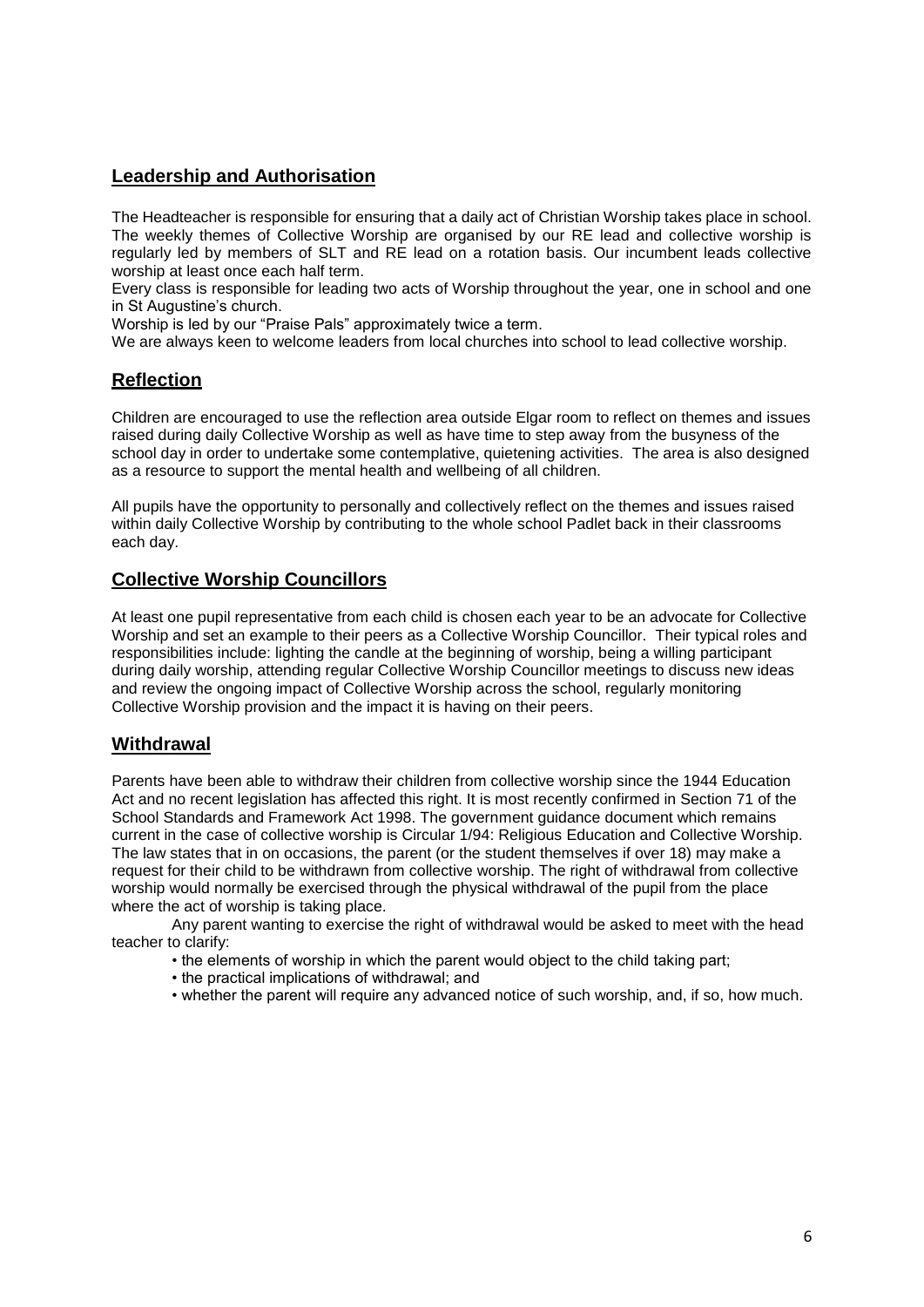# **APPENDICES**

### **1:1 Collective Worship and Assembly – How they are different**

It is still customary in the majority of schools for teachers and pupils alike to use the term 'assembly' when they are referring to the 'act of collective worship'. This accepted shorthand should not be allowed to blind us to the differences between the two activities. Schools frequently assemble for a common purpose. In essence the purpose of most school assemblies is to gather the school for collective worship followed by the sharing of notices. In this scenario, pupils withdrawn from collective worship should rejoin the rest of the school for the assembly notices. There are many elements which worship and assembly have in common, such as helping children to develop common standards and values, or to develop an awareness of, and a concern for, the needs of others. However, the presence of these common elements alone does not turn an assembly into an act of collective worship. It is a mistake to assume that, for example, inviting a charity worker to address the school during the 'collective worship slot' is collective worship. In each and every act of collective worship some of the elements of worship (ie of 'giving worth to God') must be present. *An Assembly may include Collective Worship. Not every Assembly is Collective Worship.*

### **1:2 Assistance with Planning and Execution**

### Using the tool: "Gathering, Engaging, Responding, Sending"

The Diocese of Ely recommends that Church Schools use a four part model of worship in their collective worship, with liturgical greetings and the format "Gathering, Engaging, Responding, Sending" (GERS) which is the outline format for any Church of England Service of the Word.

"Flippin' Praise" is an excellent resource with which to do this and can be purchased throug[h](http://www.cofesuffolk.org/resources#/) [ChurchschoolsEast.](http://www.cofesuffolk.org/resources#/)

The principles are applicable to whole school, key stage and class worship. The notes below are to help with your preparation using this format.

#### *Gathering*

We gather together and greet each other. We all come to play a part in this community. We are preparing to meet God. How is the room set up? How is seating arranged? Does everyone know what they should be doing? What will the greeting be like?

#### *Engaging*

We engage with the big things and the little things in life. We encounter Jesus and the stories of the Bible. We are listening for God's message for us. How will you share God's message? How will you share your own experiences or contemporary events? What strategies will you use?

*Responding*

We respond to what we have heard and seen. We respond together as individuals.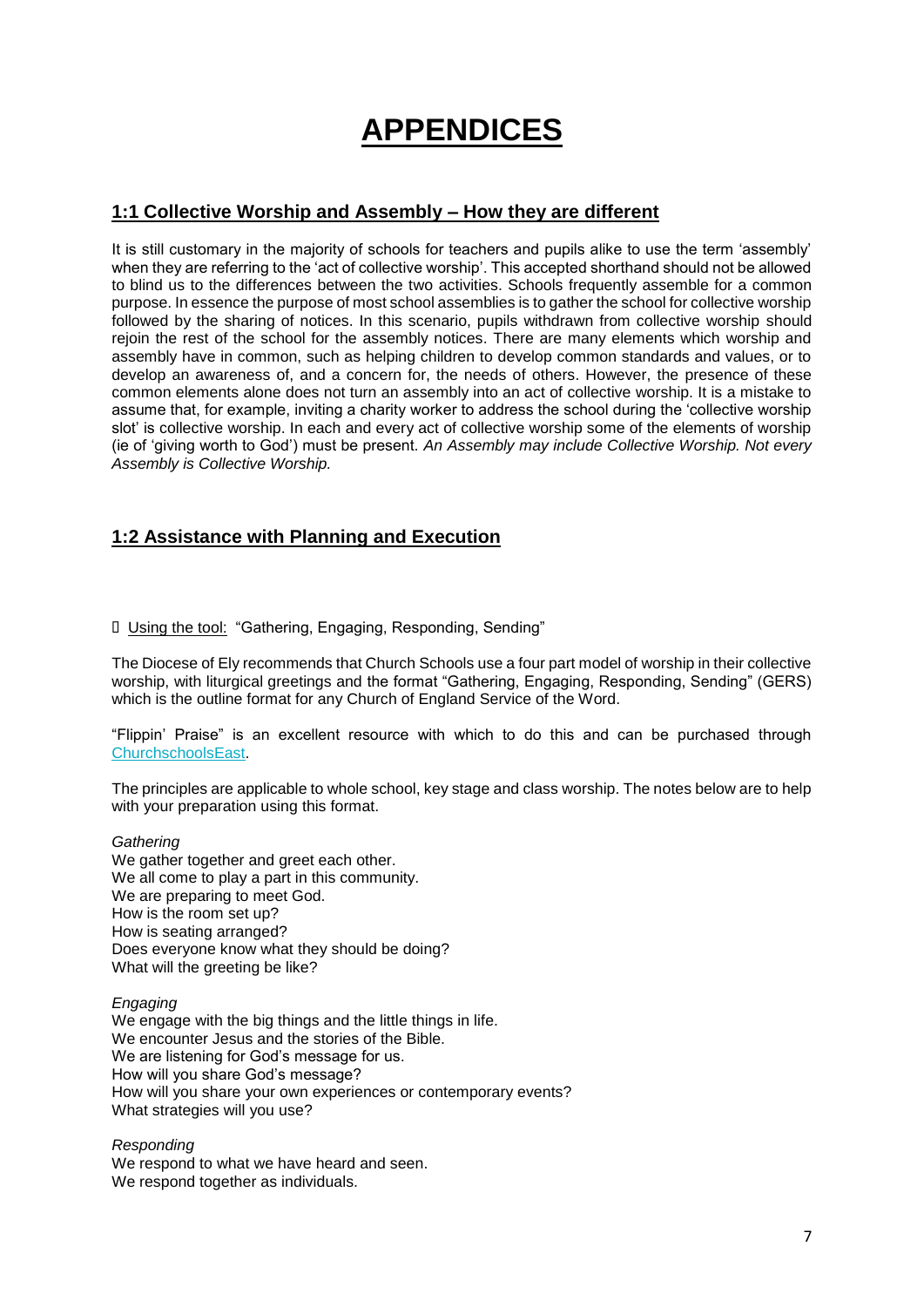We are given the opportunity to worship God. Will you use singing or prayer or reflection time? Will there be a practical response and how will this be encouraged? Do you give enough time to responding?

*Sending*

We are sent out to love and serve one another and to make a difference in the world. We are all dismissed with God's blessing. How will people leave worship – singing? silently? Will there be special words of blessing or dismissal?

# **1:3 Monitoring Proforma**

Collective Worship Observation Form

Leader:\_\_\_\_\_\_\_\_\_\_\_\_\_\_\_\_\_\_\_Observer\_\_\_\_\_\_\_\_\_\_\_\_

Theme Date:

| Criteria   | Aspect                                                                                                                                                  | Comment |
|------------|---------------------------------------------------------------------------------------------------------------------------------------------------------|---------|
| Gathering  | Is there a real sense of a marking a start<br>of a special time of day?<br>Candle, song, reflection?                                                    |         |
| Engaging   | Does the worship leader capture the<br>attention of the children and staff so the<br>become actively engaged with the<br>content?                       |         |
| Responding | Does the leader allow for a response<br>from the children and adults-whether<br>active or quiet, passive, or noisy?                                     |         |
| Sending    | Does the leader send us out with a clear<br>'thought of the day' something that may<br>change our behaviour in some way?<br>Passing of the peace? Song? |         |
| Content    | Clear Christian content and teaching?                                                                                                                   |         |
| Summary    | Quotes from the children, staff or other<br>members of the congregation.                                                                                |         |